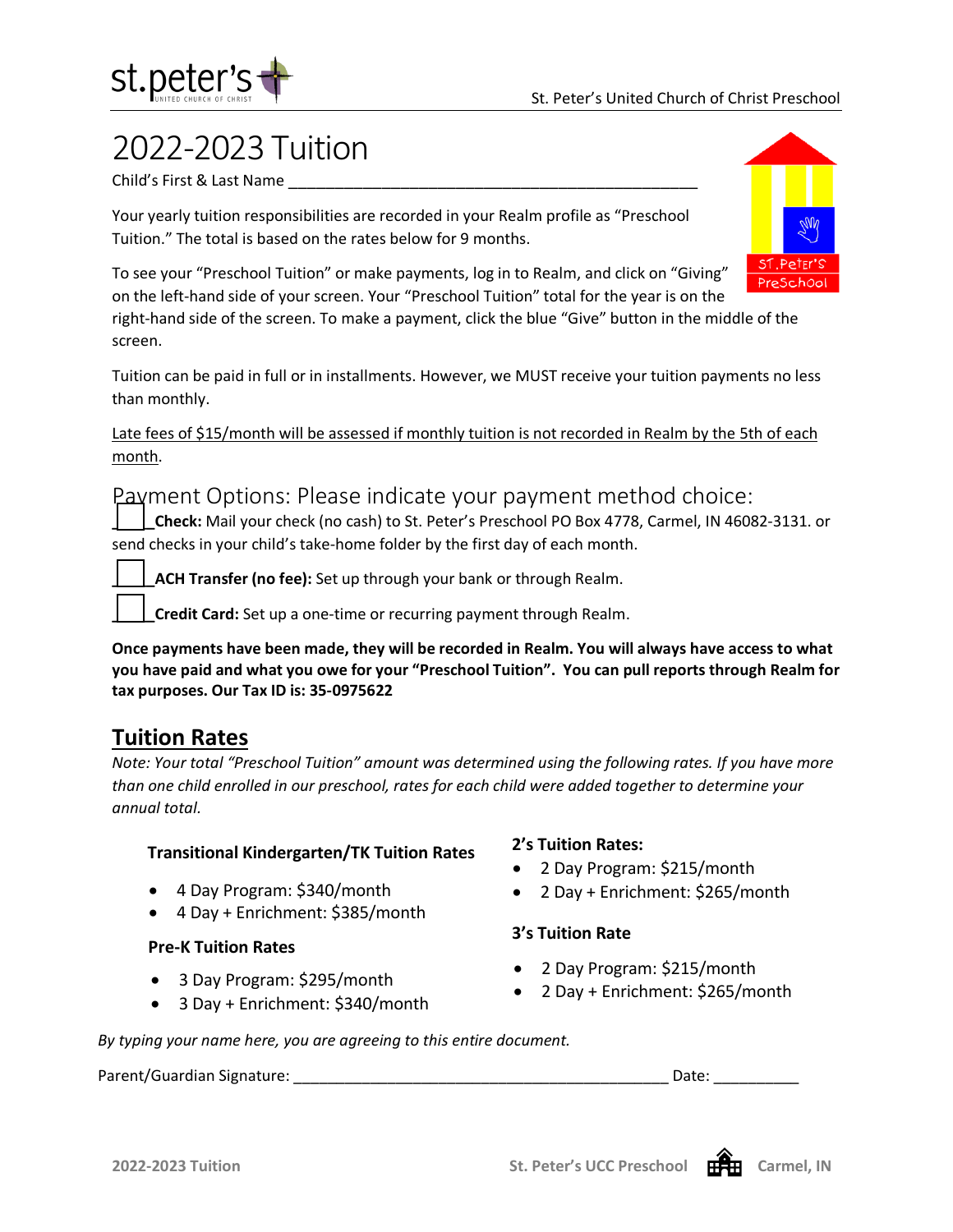

## Registration Form 2022-2023 St. Peter's Preschool 3106 E Carmel Dr Carmel, IN 46033 317-846-6860 (office) 317-844-0984 (fax)



| Check one: | $\square$ Male $\square$ Female |  |  |  |
|------------|---------------------------------|--|--|--|
|            |                                 |  |  |  |
|            |                                 |  |  |  |
|            |                                 |  |  |  |
|            |                                 |  |  |  |

### Please order your choices (1<sup>st</sup> and 2<sup>nd</sup>)

| 2's Classes             | 3's Classes           | Pre-k Classes (4's)         | <b>Transitional Kindergarten</b><br>Classes $(4 \frac{1}{2})$ |
|-------------------------|-----------------------|-----------------------------|---------------------------------------------------------------|
| \$215-2 days            | \$215-2 days          | \$295-3 days                | \$340-4 days                                                  |
|                         |                       | $M/W/F$ <sub>_______</sub>  | M/T/W/Th                                                      |
| $T/TH$ <sub>_____</sub> | T/TH                  |                             |                                                               |
|                         |                       |                             | \$340-4 days                                                  |
| \$265-3 days            | \$265-3 days          | \$340-4 days                | <b>Add Friday Enrichment</b>                                  |
| <b>Add Friday</b>       | <b>Add Enrichment</b> | <b>Add Enrichment Class</b> | $Class$ <sub>_____</sub>                                      |
| <b>Enrichment Class</b> | <b>Class</b>          | Thursday _____ or           |                                                               |
|                         | Thursday _____ or     | Friday _____                |                                                               |
|                         | Friday ______         |                             |                                                               |

**Classes are in session 9:00-1:00. Children will bring a lunch and eat at school.**

**\*\*\*St. Peter's Preschool is a peanut/tree nut free school\*\*\***

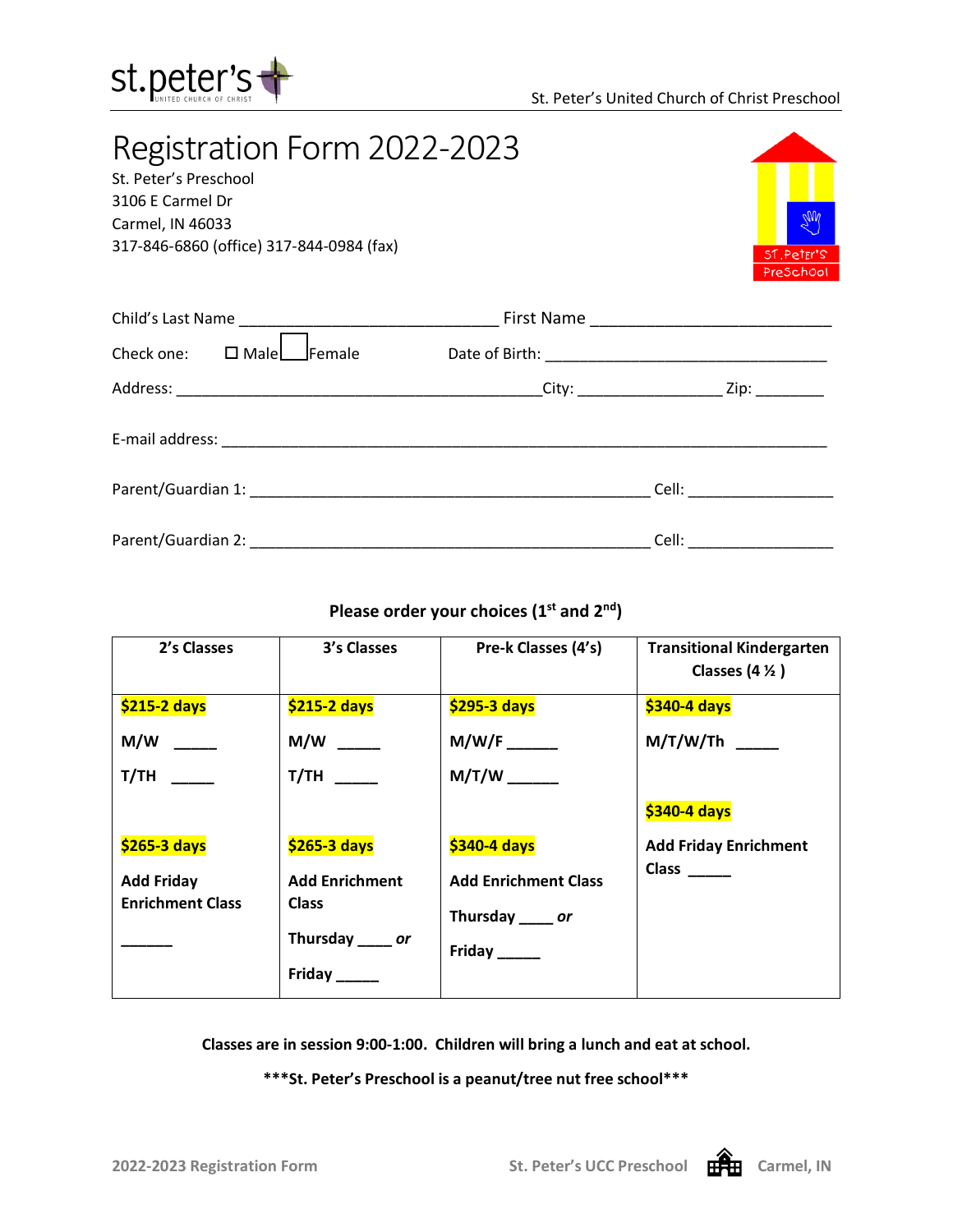

## Financial & Enrollment Agreement

Please enter your initials for each section listed below, then sign and date at the bottom.

- REGISTRATION FEE: I agree to pay the \$100 non-refundable registration fee (per child), that accompanies this completed form. I understand that classes are subject to adequate enrollment.
- **PROGRAMMING FEE of \$100 (per family)** is due at the time of registration. This fee is nonrefundable.
- PAYMENT OF TUITION: I agree to pay the monthly tuition by the first of every month. Tuition received after the 1st of the month will be assessed a \$15.00 late charge per child.
- LATE PICK-UP: I understand that if I fail to pick up my child by the scheduled pickup time, I will be charged a late fee of \$10.00 after 3 late pick-ups.
- \_\_\_\_\_ RETURNED CHECKS: I understand that a processing fee of \$40 will be charged to my account for all checks which are returned for any reason.
- \_\_\_\_\_ ILLNESS: I understand that I will be notified should my child become ill during the day, and that I will pick up my child promptly. I will follow the procedures outlined in the Parent Handbook for bringing my child to school following an illness. I understand that tuition payments are not adjusted for sick/missed days.
- WITHDRAWAL FROM PROGRAM: I understand that I must provide a written notice prior to the 1st of the month of withdrawal from the program. If this notification is not provided, I agree to pay all tuition whether my child attends or not. I understand that when my child is withdrawn, he/she will only be eligible for re-admission based upon space availability.
- \_\_\_\_\_ HOLIDAYS: I understand that tuition payments are not adjusted for holidays.
- INCLEMENT WEATHER: I understand that the school follows Carmel Clay School system when it comes to closing for inclement weather. A two-hour delay will result in the preschool beginning at 10:30 am and ending at 1:00pm. Tuition is not adjusted for missed or delayed days.
- FACEBOOK: I give permission for photos to be taken of my child and published on social media without name.
- IMMUNICATION RECORDS: I am aware that I need to provide a copy of current immunizations for my child by the first day of school or my child will not be able to attend.

*By typing your name here, you are agreeing to this entire document.*

|                                                          |         | Date: $\frac{1}{2}$ |                                       |  |
|----------------------------------------------------------|---------|---------------------|---------------------------------------|--|
| Parent/Guardian Name (Printed): Name (2008) 2014 12:2016 |         | Date:               |                                       |  |
| <b>Office Use</b>                                        |         |                     |                                       |  |
| Date Received: Note that                                 | Check # |                     | Realm: Registration fee paid: $\zeta$ |  |
|                                                          |         |                     | ◚                                     |  |

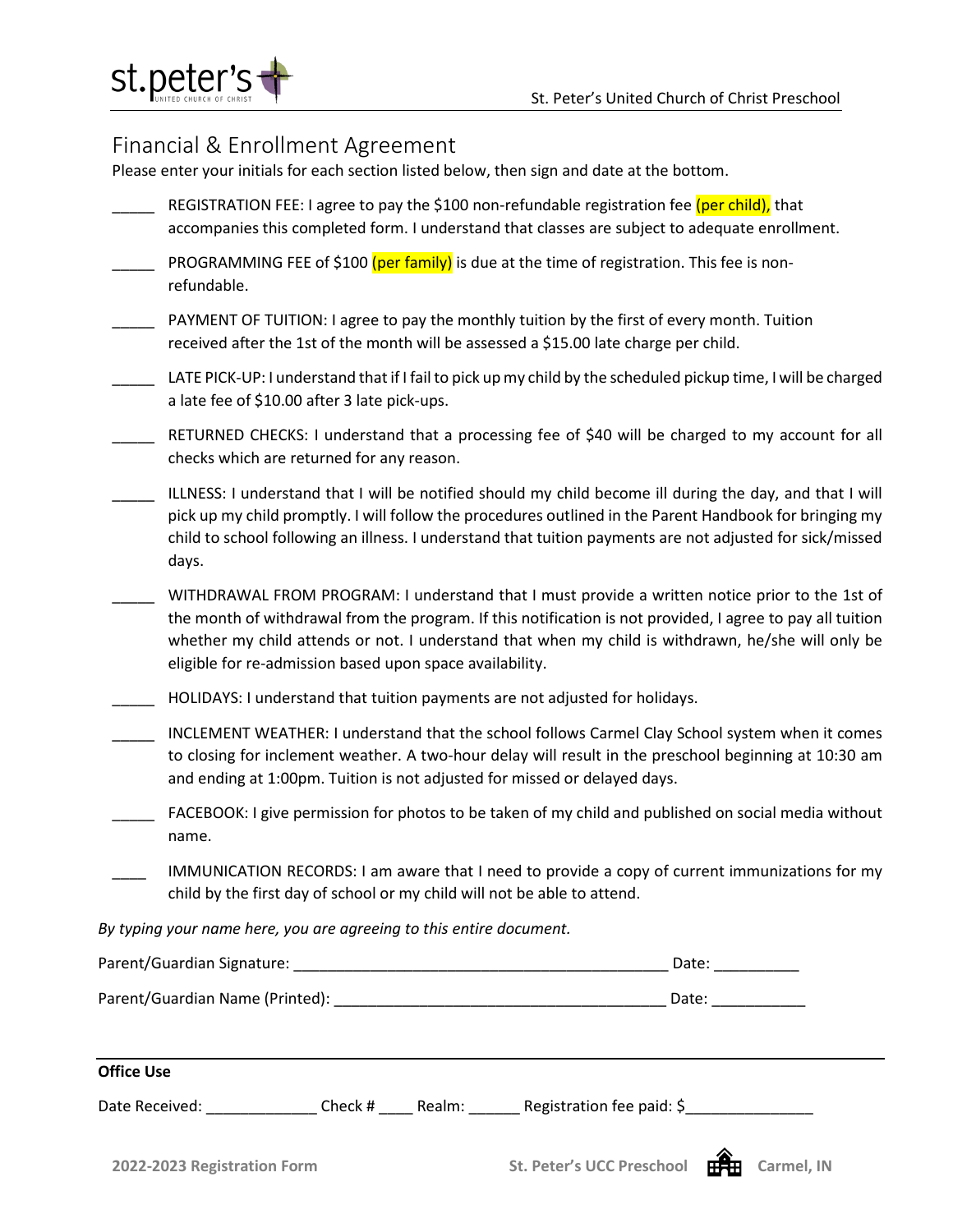

|    | <b>Background Information</b><br>Child's First & Last Name Child's First & Last Name                                                                                                                                                                                                                                               |
|----|------------------------------------------------------------------------------------------------------------------------------------------------------------------------------------------------------------------------------------------------------------------------------------------------------------------------------------|
|    | 1. Is this your child's first experience at Preschool? Yes   No                                                                                                                                                                                                                                                                    |
| 2. | What is the primary language spoken at home?<br>ST. Peter's                                                                                                                                                                                                                                                                        |
| 3. | PreSchool<br>Is your child in any type of developmental program? (Example: Speech,                                                                                                                                                                                                                                                 |
|    | Occupational, Physical Therapy) Yes $\boxed{\phantom{\big }}$ No $\boxed{\phantom{\big }}$ No $\boxed{\phantom{\big }}$ If yes, please explain:                                                                                                                                                                                    |
| 4. | Is your child potty trained? Yes   No No No Describe Assistance Needed and<br>Words Used if potty-trained: Weblack and the set of the set of the set of the set of the set of the set of the                                                                                                                                       |
| 5. |                                                                                                                                                                                                                                                                                                                                    |
| 6. | What are your child's favorite activities?                                                                                                                                                                                                                                                                                         |
| 7. | 7. How would you describe your child? (Check ones that apply)<br>Good-natured<br>Clumsy<br>Happy<br>Shy<br>Even-tempered<br>Aggressive<br>Friendly<br>Moody<br>Attentive<br>Quiet<br>Dependent<br>Stubborn<br>Impulsive<br>Sympathetic<br>Fearful<br>Other<br>What do you hope will be included in your child's preschool program? |
|    | 9. Is there anything else we should know about your child to make this the best year possible?                                                                                                                                                                                                                                     |
|    | 10. May we share your contact information in the school directory? Yes $\vert$<br>No                                                                                                                                                                                                                                               |
|    | By typing your name here, you are agreeing to this entire document.                                                                                                                                                                                                                                                                |
|    |                                                                                                                                                                                                                                                                                                                                    |
|    |                                                                                                                                                                                                                                                                                                                                    |

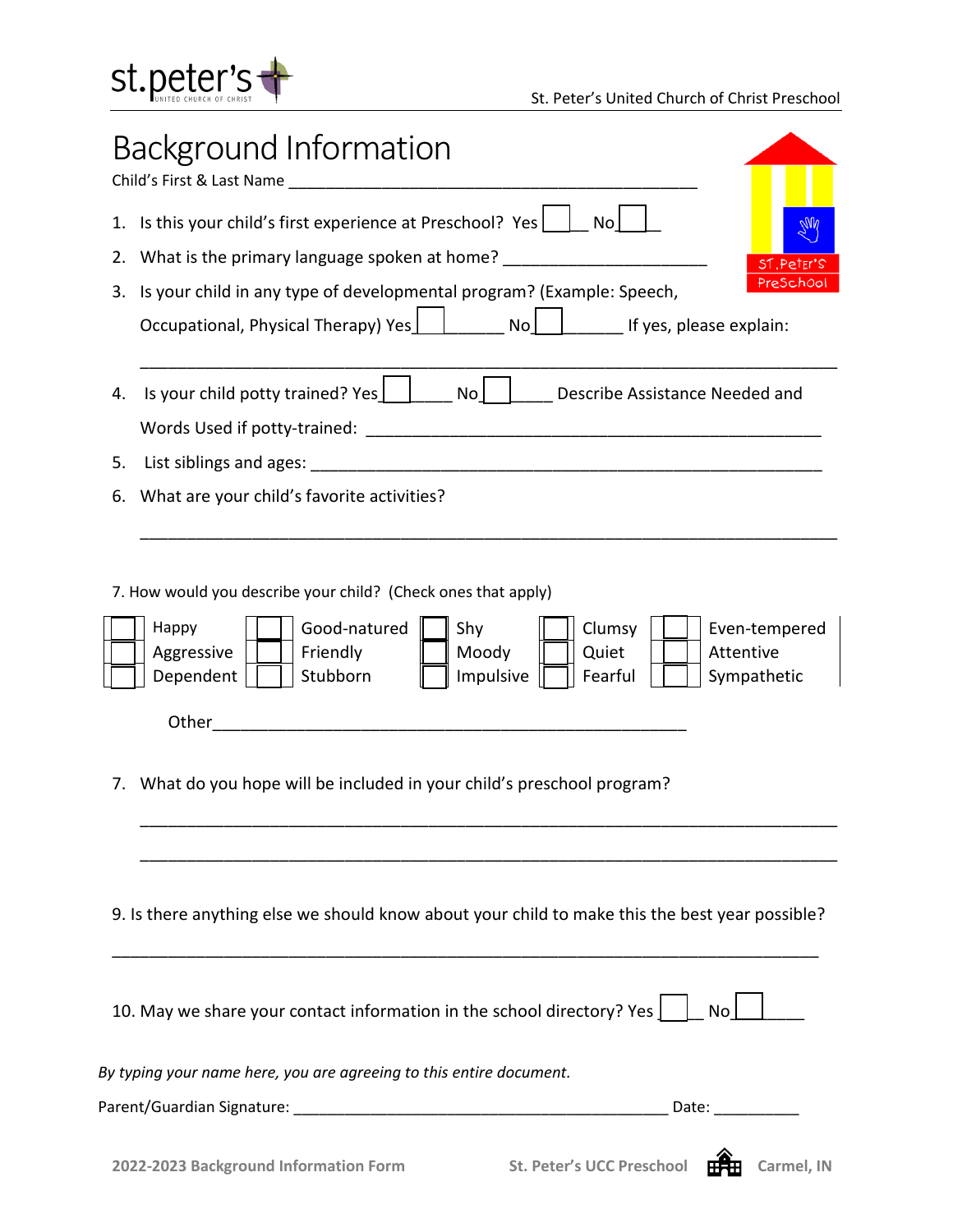

# Food Allergies/Health Concerns 2022-2023

*Child's Name*

| Does your child have a food allergy or other health concerns, which we need to be aware |  |
|-----------------------------------------------------------------------------------------|--|
| of?                                                                                     |  |

**No:**  $\boxed{\phantom{a}}$  (No other information is need on the next 2 pages, please sign and date below)

Parent/Guardian Signature \_\_\_\_\_\_\_\_\_\_\_\_\_\_\_\_\_\_\_\_\_\_\_\_\_\_\_\_\_\_\_\_\_\_\_\_\_\_\_Date \_\_\_\_\_\_\_\_\_\_\_\_\_\_\_\_\_\_\_

<mark>--------- If No Allergies, Sign Above and skip following pages</mark>-------------------

\_\_\_\_\_\_\_\_\_\_\_\_\_\_\_\_\_\_\_\_\_\_\_\_\_\_\_\_\_\_\_\_\_\_\_\_\_\_\_\_\_\_\_\_\_\_\_\_\_\_\_\_\_\_\_\_\_\_\_\_\_\_\_\_\_\_\_\_\_\_\_\_\_\_\_\_\_\_

\_\_\_\_\_\_\_\_\_\_\_\_\_\_\_\_\_\_\_\_\_\_\_\_\_\_\_\_\_\_\_\_\_\_\_\_\_\_\_\_\_\_\_\_\_\_\_\_\_\_\_\_\_\_\_\_\_\_\_\_\_\_\_\_\_\_\_\_\_\_\_\_\_\_\_\_\_\_

\_\_\_\_\_\_\_\_\_\_\_\_\_\_\_\_\_\_\_\_\_\_\_\_\_\_\_\_\_\_\_\_\_\_\_\_\_\_\_\_\_\_\_\_\_\_\_\_\_\_\_\_\_\_\_\_\_\_\_\_\_\_\_\_\_\_\_\_\_\_\_\_\_\_\_\_\_\_

\_\_\_\_\_\_\_\_\_\_\_\_\_\_\_\_\_\_\_\_\_\_\_\_\_\_\_\_\_\_\_\_\_\_\_\_\_\_\_\_\_\_\_\_\_\_\_\_\_\_\_\_\_\_\_\_\_\_\_\_\_\_\_\_\_\_\_\_\_\_\_\_\_\_\_\_\_\_

**YES** (Describe in detail and answer the following questions.)

\_\_\_\_\_\_\_\_\_\_\_\_\_\_\_\_\_\_\_\_\_\_\_\_\_\_\_\_\_\_\_\_\_\_\_\_\_\_\_\_\_\_\_\_\_\_\_\_\_

- 1. What food allergy or health concern does your child have?
- 2. What does a reaction look like for your child if they have one?
- 3. If your child has a food allergy, do they require an EpiPen? **NO | | | YES**

#### **Please fill out the following form if your child may require an EpiPen or Benadryl during a reaction.**

The following items are on our schools' approved snack list. Please sign below to indicate that this is a safe list for your child or make notes about the items that need to be substituted.

### Approved Snack List

| *Veggie Straws                       |
|--------------------------------------|
| *Rold Gold or Snyder Pretzels        |
| *Club Crackers or Townhouse Crackers |
| *Cheez-It's                          |
| *Nilla Wafers                        |
| * Fruit                              |
|                                      |
|                                      |

#### Birthday Party Snacks

\*Oreos \*Rice Krispy Treats (in package) \*Loft House Cookies